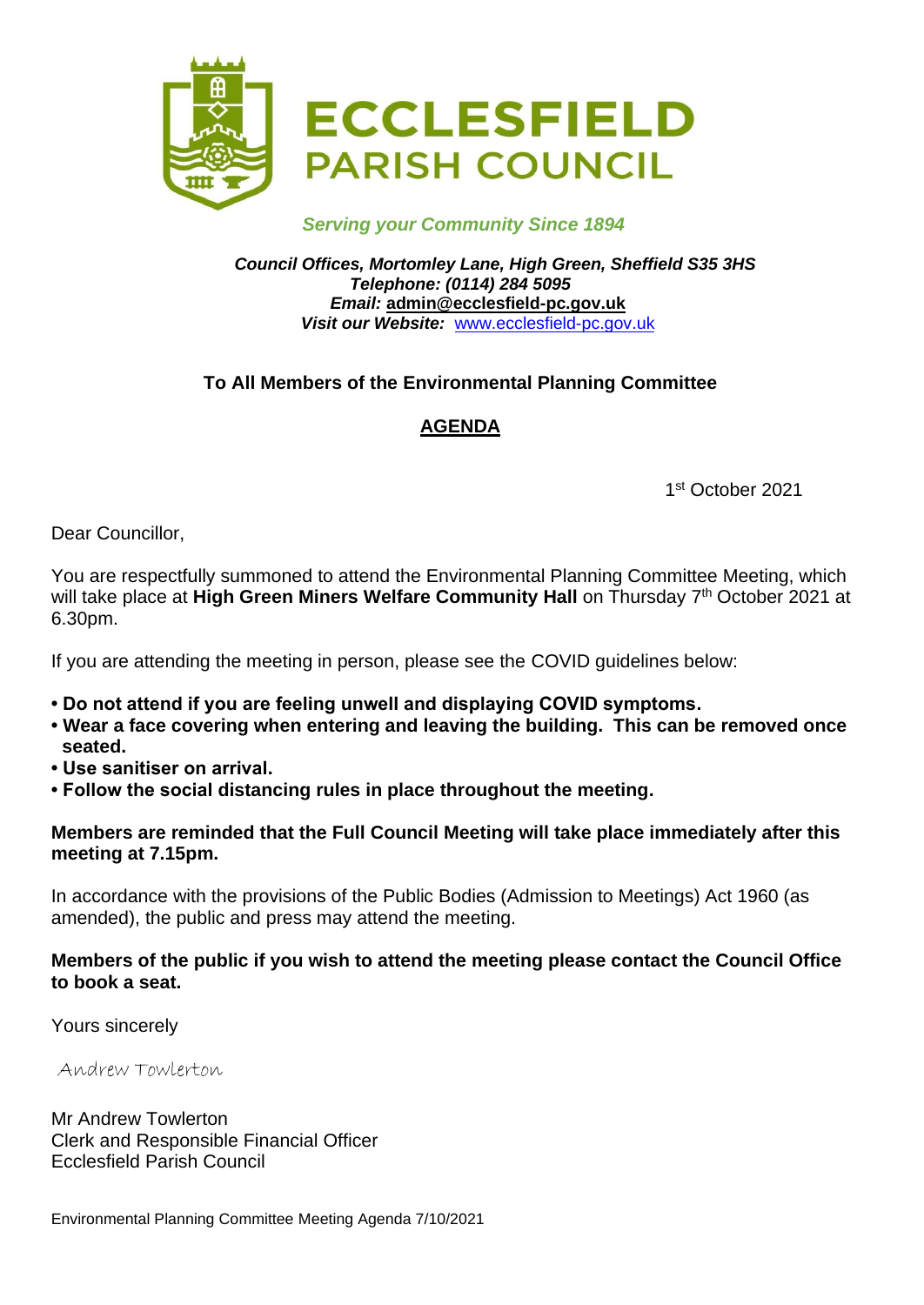# **Committee Membership**

\_\_\_\_\_\_\_\_\_\_\_\_\_\_\_\_\_\_\_\_\_\_\_\_\_\_\_\_\_\_\_\_\_\_\_\_\_\_\_\_\_\_\_\_\_\_\_\_\_\_\_\_\_\_\_\_\_\_\_\_\_\_\_\_\_\_\_\_\_\_\_\_\_\_\_\_\_\_\_\_\_\_\_\_\_\_\_\_

**Councillor Dr John Bowden (Chairman), Councillor Alan Hooper (Vice Chairman), Councillor John Brownrigg (Ex Officio), Councillor Denise Fearnley, Councillor John Housley (Ex Officio), Councillor Carol Levery and Councillor David Ogle.**

\*Substitute members may be appointed in accordance with Standing Order 4v.

# **Chairman's Announcement**

Prior to the commencement of the meeting, the Chairman will outline the procedure for this remote meeting to ensure that the meeting is effective, lawful, and safe including:

- Councillors must observe the Council's Code of Conduct during the meeting.
- Councillors and members of the public to follow the COVID guidelines and wear a face covering when entering and leaving the building. This can be removed once seated.
- Voting procedure.
- Public session and exclusion of the press and public procedures.
- Anyone wishing to record is asked to let the Chairman of the meeting know prior to the start of the meeting. The meeting is being recorded by the Council for the purposes of aiding the taking of minutes.
- All Councillors present are required to state their name prior to the commencement of the meeting.

# **AGENDA**

## **2021/47 (EP). Apologies and Reasons for Absence**

To note apologies for absence.

To approve any reasons for absence.

## **2021/48 (EP). Declarations of Interest**

To consider any requests for dispensation.

To note any declaration or interests not already declared under the members Code of Conduct or members register of Disclosable Pecuniary Interests.

## **2021/49 (EP). Exclusion of Press and Public**

To consider the exclusion of the Press and Public in accordance with Public Bodies Admission to Meetings Act 1960 Section 1 (2) as amended due to the confidential nature of the business to be transacted.

## **2021/50 (EP). Public Participation Session**

To receive questions from members of the public under the direction of the Chairman and in accordance with the Council's Standing Orders. (standing order 3 states that the public participation session will be for no more than 15 minutes and a member of the public shall not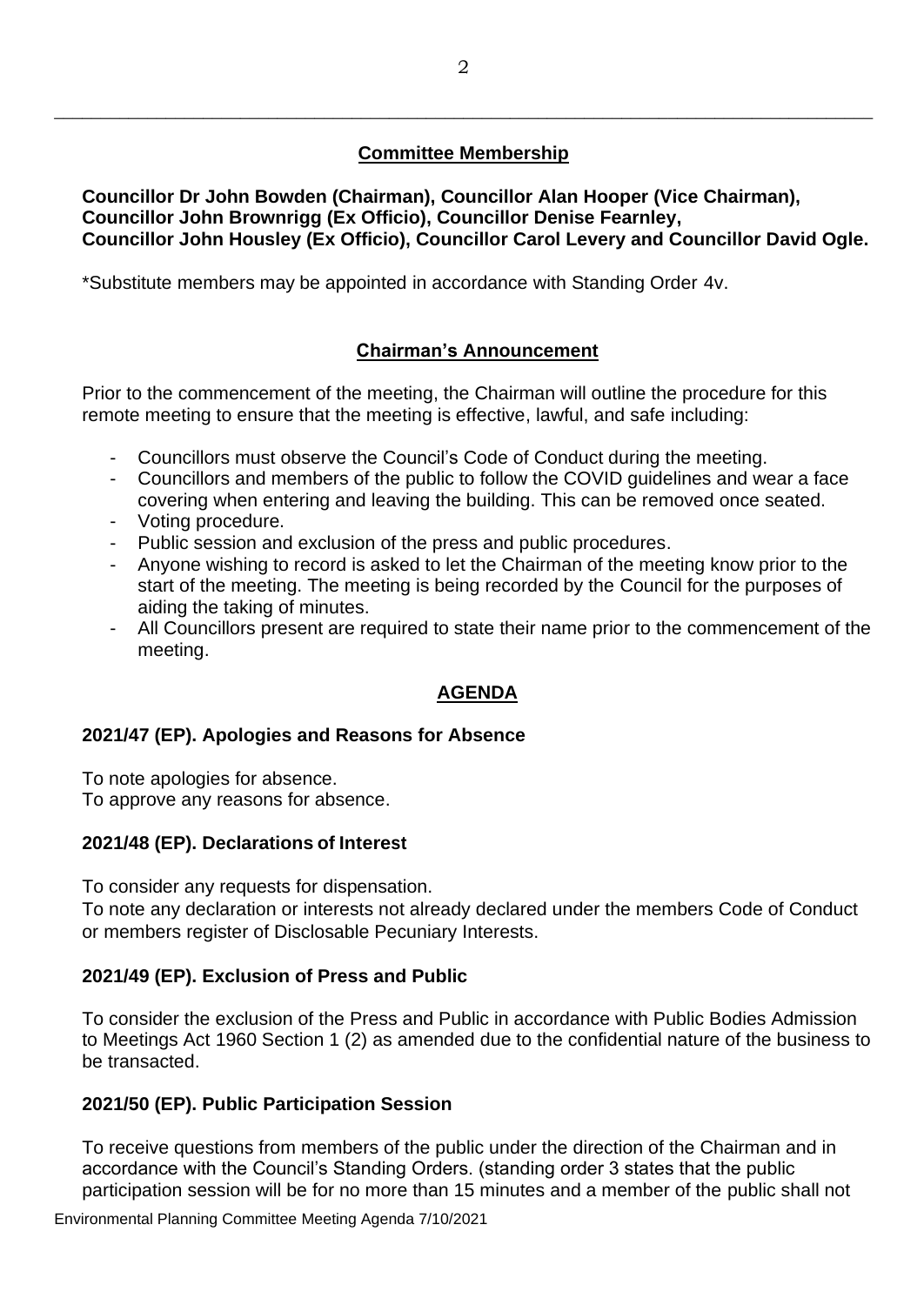speak for more than 3 minutes).

Members of the public should please note that the Council reserves the right to respond in writing if any matter requires further research or consideration and that reports should be submitted in writing before the meeting so they can be dealt with under correspondence.

## **2021/51 (EP). Notes from the Delegated Powers Environmental Planning Meeting of Thursday 16 September 2021**

To receive the notes from the Environmental Planning Delegated Powers Committee Meeting of Thursday 16 September 2021 (attached as item 51a).

## **2021/52 (EP). Planning Matters**

52.1 To note and consider the list of planning applications for comment since the last meeting and delegated to the Clerk and Admin Officer in accordance with Council Policy**.**

| <b>Date</b><br>Received | <b>Planning</b><br>Reference | <b>Site Location</b>                   | <b>Brief Description of Proposal</b>                                                                                                                               | <b>Date Comments</b><br>Due |
|-------------------------|------------------------------|----------------------------------------|--------------------------------------------------------------------------------------------------------------------------------------------------------------------|-----------------------------|
| 15.9.21                 | 21/03975/FUL                 | 17 Newton Vale,<br>Sheffield, S35 2YL  | Erection of two-storey side<br>extension and single-storey side<br>and rear extensions to<br>dwellinghouse.                                                        | 5.10.21                     |
| 16.9.21                 | 21/03985/FUL                 | 26 Bracken Hill,<br>Sheffield, S35 1RS | Demolition of side garage and<br>erection of single-storey side<br>extension to dwellinghouse<br>(Resubmission of planning<br>application number<br>21/01932/FUL). | 6.10.21                     |

52.2 To receive notifications of any planning decision notices received in to Ecclesfield Parish Council from Sheffield City Council (listed).

| Planning<br>Reference | <b>Site/Location Proposal</b>                                                                                                                                                                           | Outcome                |
|-----------------------|---------------------------------------------------------------------------------------------------------------------------------------------------------------------------------------------------------|------------------------|
| 21/02290/FUL          | 8 Crofton Rise, Sheffield, S35 4FX<br>Erection of single storey front/side extension to<br>dwellinghouse.                                                                                               | Granted conditionally. |
| 21/02965/FUL          | 4 Warren Lane, Sheffied, S35 2YA<br>Erection of two-storey side/front extension and<br>provision of render to dwellinghouse.                                                                            | Refused.               |
| 21/02024/FUL          | Thorncliffe Hall, Newton Chambers Road,<br>Sheffield, S35 2PQ<br>Provision of level access to new school and<br>landscaping and reconfiguration of car parking<br>areas and new refuse collection area. | Granted conditionally. |
| 21/03384/FUL          | 37 Mackenzie Crescent, Burncross, Sheffield,<br><b>S35 1UR</b><br>Erection of single-storey rear/side extension                                                                                         | Granted conditionally. |

Environmental Planning Committee Meeting Agenda 7/10/2021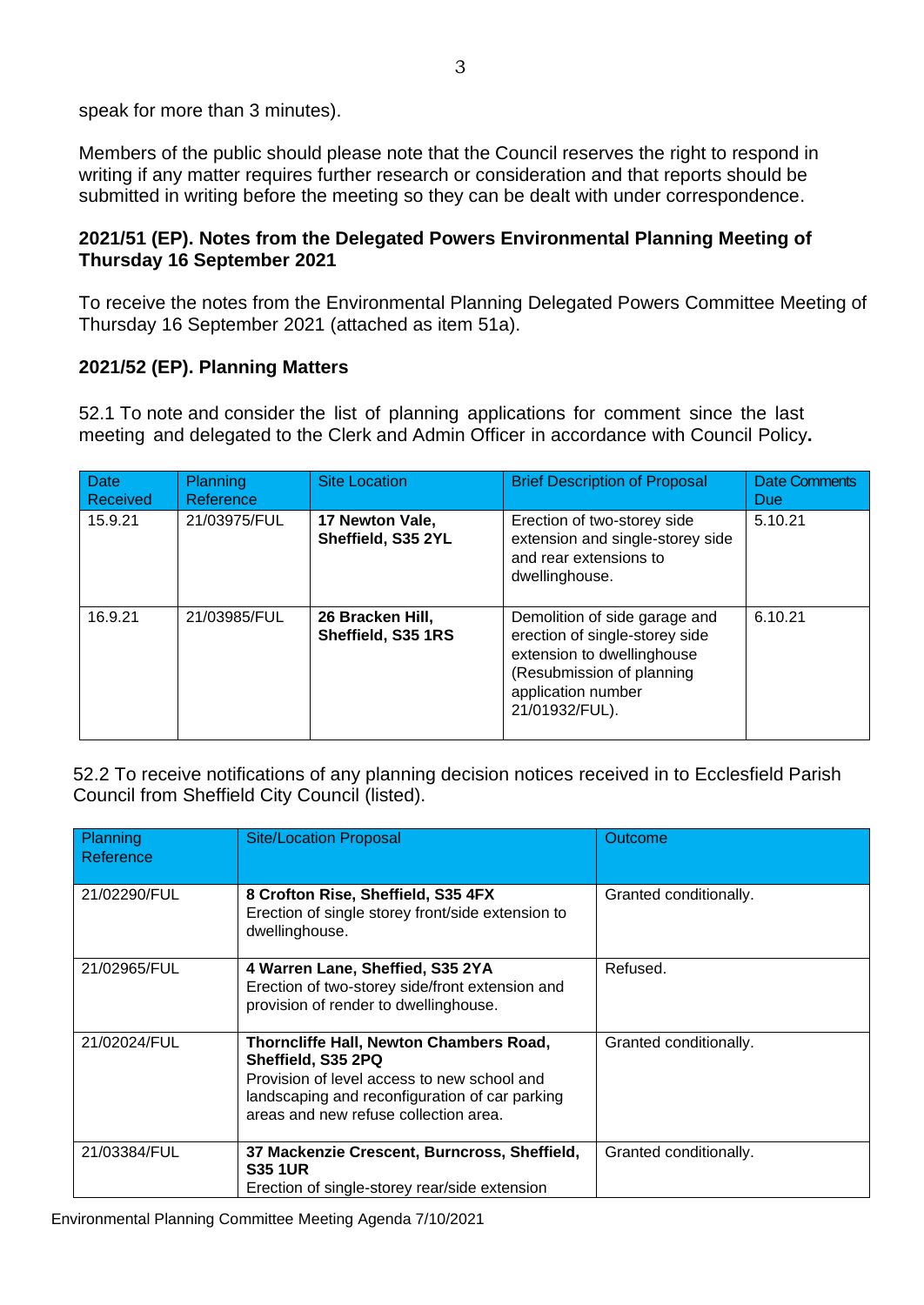|                 | formation to lean to roof to garage and internal<br>alterations to rear garage to form habitable<br>accommodation (resubmission of 20/02793/FUL).                                                                                                                                                              |                        |
|-----------------|----------------------------------------------------------------------------------------------------------------------------------------------------------------------------------------------------------------------------------------------------------------------------------------------------------------|------------------------|
| 21/03190/FUL    | 2 Birch Avenue, Sheffield, S35 1RR<br>Demolition of rear store and erection of two-storey<br>side/rear and single-storey rear extensions<br>to dwellinghouse.                                                                                                                                                  | Granted conditionally. |
| 21/03157/FULTEL | <b>Telecommunications Mast Adjacent Pavilion,</b><br>Angram Bank Recreation Ground, Foster Way,<br>Sheffield, S35 4GE<br>Removal of 12 metre monopole and erection of<br>18 metre monople and associated cabinets and<br>anciliary development.                                                                | Withdrawn.             |
| 21/03132/TEL    | Land near entrace to Meadow Farm, Nether<br>Lane, Sheffield, S35 9XB<br>Erection of 15m Phase 8 monopole with<br>wraparound base cabinet and associated ancillary<br>works (Application for determination if approval<br>required for siting and appearance).                                                  | Withdrawn.             |
| 21/03355/FUL    | 4 Wheel Lane, Grenoside, Sheffield, S35 8RN<br>Demolition of detached garage and constructrion<br>of driveway with new vehicular access including<br>dropped kerb.                                                                                                                                             | Granted conditionally. |
| 21/02516/FUL    | 3 Cowley View Road, Sheffield, S35 1SZ<br>Erection of two-storey side extension and porch to<br>front of dwellinghouse and erection of<br>detached outbuilding.                                                                                                                                                | Granted conditionally. |
| 21/03151/FUL    | Land Adjacent 19 Westwood Road, High<br>Green, Sheffield, S35 4LE<br>Erection of 2 dwellinghouses with associated<br>parking (resubmission of application<br>21/01178/FUL).                                                                                                                                    | Granted conditionally. |
| 21/03008/FUL    | 62 Chapel Road, Chapeltown, Sheffield,<br><b>S35 1ZG</b><br>Demolition of side garage and erection of single-<br>storey extensions to rear and both side of<br>dwelling and widening of driveway to allow for<br>2no. off road parking spaces.                                                                 | Granted conditionally. |
| 21/02658/FUL    | 161 Lane End, Sheffield, S35 2UH<br>Erection of rear garage/store and the provision of<br>2 additional off street car parking spaces.                                                                                                                                                                          | Granted conditionally. |
| 21/01928/FUL    | <b>Silver Lodge Residential Care Home, 12</b><br>Housley Lane, Sheffield, S35 2UD<br>Demolition of conservatory and external<br>structures, internal and external alterations to<br>allow use of care home (Use Class C2) as 14<br>apartments (Use Class C3) provision of car<br>parking and associated works. | Granted conditionally. |